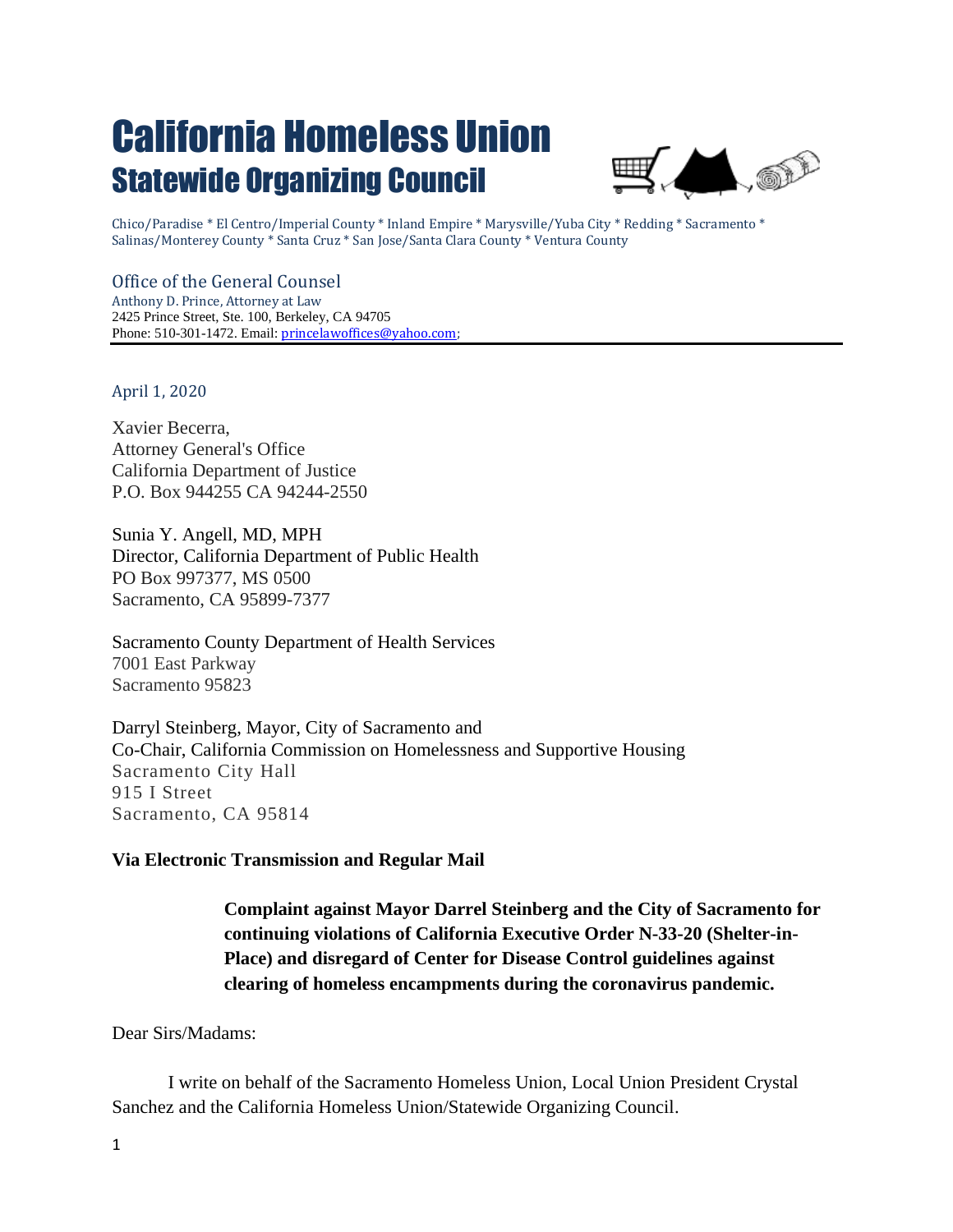On Monday, March 30, 2020, this office emailed a letterto Darrell Steinberg, Mayor of the City of Sacramento and Co-Chair of the State Commission on Homelessness and Supportive Housing. The letter advised that Sacramento police continue to conduct sweeps of homeless persons from location to location and the physical dismantling of homeless encampments in direct violation of Governor Newsom's Executive Order N-33-20, issued March 19, 2020 which requires, *inter alia*, that "all individuals living in the State of California to stay home or at their place of residence."

Executive Order N-33-20 requires everyone to shelter-in-place, and applies not only to those who have homes, but also to those whose "place of residence" may be a homeless encampments or other public space. That these locations are, for legal purposes considered residences is evidenced, amongst other things, by California Voting Rights laws which permit a homeless person to register to vote by merely describing streets, parks or other location where they live, or, in most cases, forced to live for lack of affordable housing. (See, Voter Registration Form at California Secretary of State website.) Thus, by breaking up existing encampments, i.e*. homeless persons' residences*, under any pretext and sweeping the homeless from place to place, the City of Sacramento is violating California State Executive Order No. N-33-20.

Thus, by continuing to conduct sweeps of any scale, the City is directly endangering the lives of thousands of Sacramento residents, housed and unhoused alike.

Our letter of March 30, 2020 also advised Mr. Steinberg that the ongoing sweeps disregard explicit instructions from the federal Centers for Disease Control, attached hereto as Attachment "C", which recite: "Unless individual housing units are available, do not clear encampments during community spread of COVID-19." As the CDC explains, "Clearing encampments can cause people to disperse throughout the community and break connections with service providers. This increases the potential for infectious disease spread."

Accordingly, our March 30, 2020 letter to Mayor Steinberg warned that "by continuing to conduct sweeps of any scale, the City is directly endangering the lives of thousands of Sacramento residents, housed and unhoused alike." Our letter advised that unless an order immediately suspending police sweeps and the clearing of homeless encampments was made by close of business March 31, 2020, our Union would file complaints with the appropriate regulatory and law enforcement authorities. Unfortunately, Mayor Steinberg neither responded to our letter nor took the actions demanded in our letter.

Please regard this letter and the documents attached hereto as constituting our formal complaint against the Mayor Steinberg and the City of Sacramento for continuing violations of Executive Order N-33-20 (Shelter-in-Place) and CDC guidelines against the clearing of